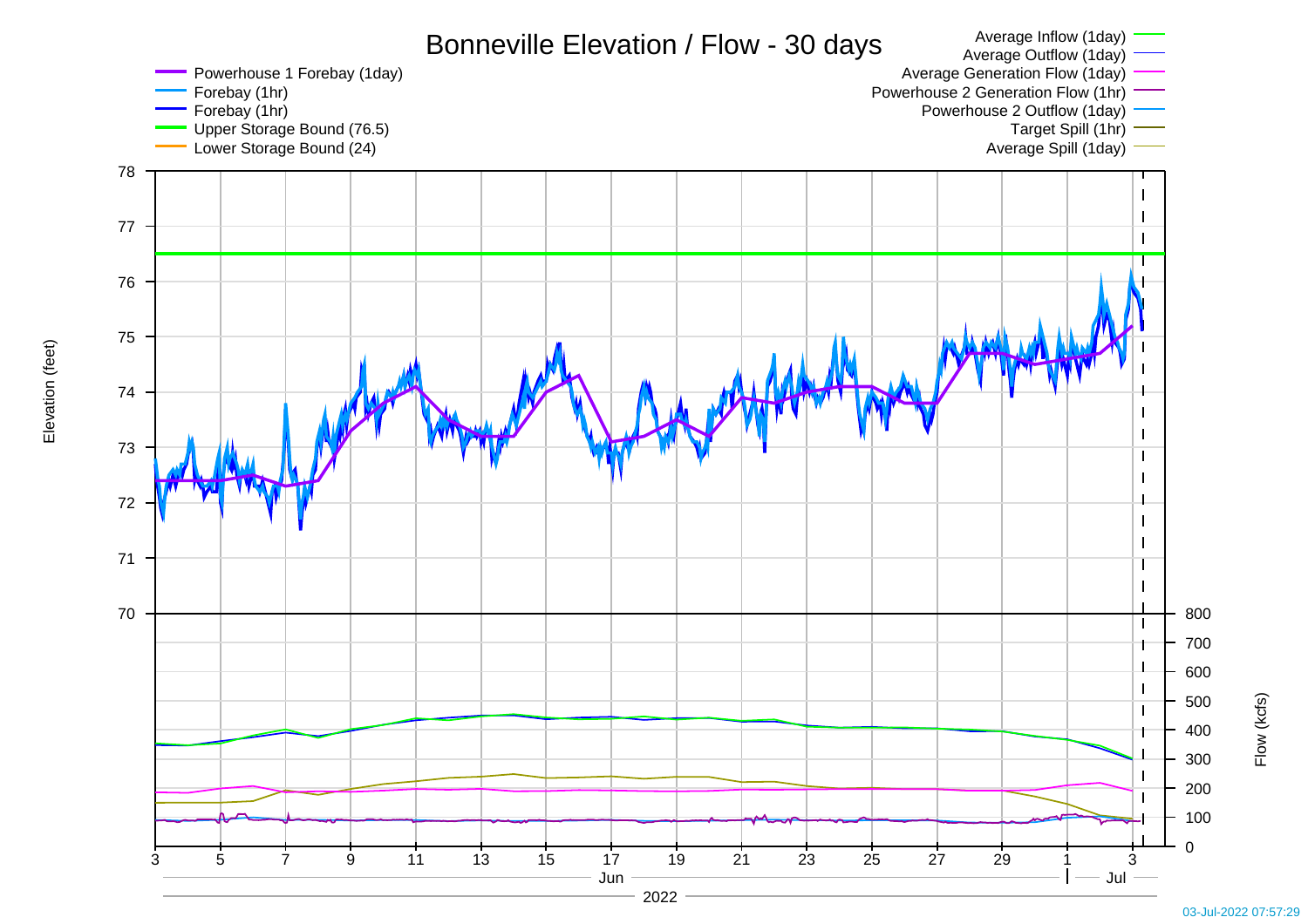

03-Jul-2022 07:57:30

2022

Elevation (feet)

Elevation (feet)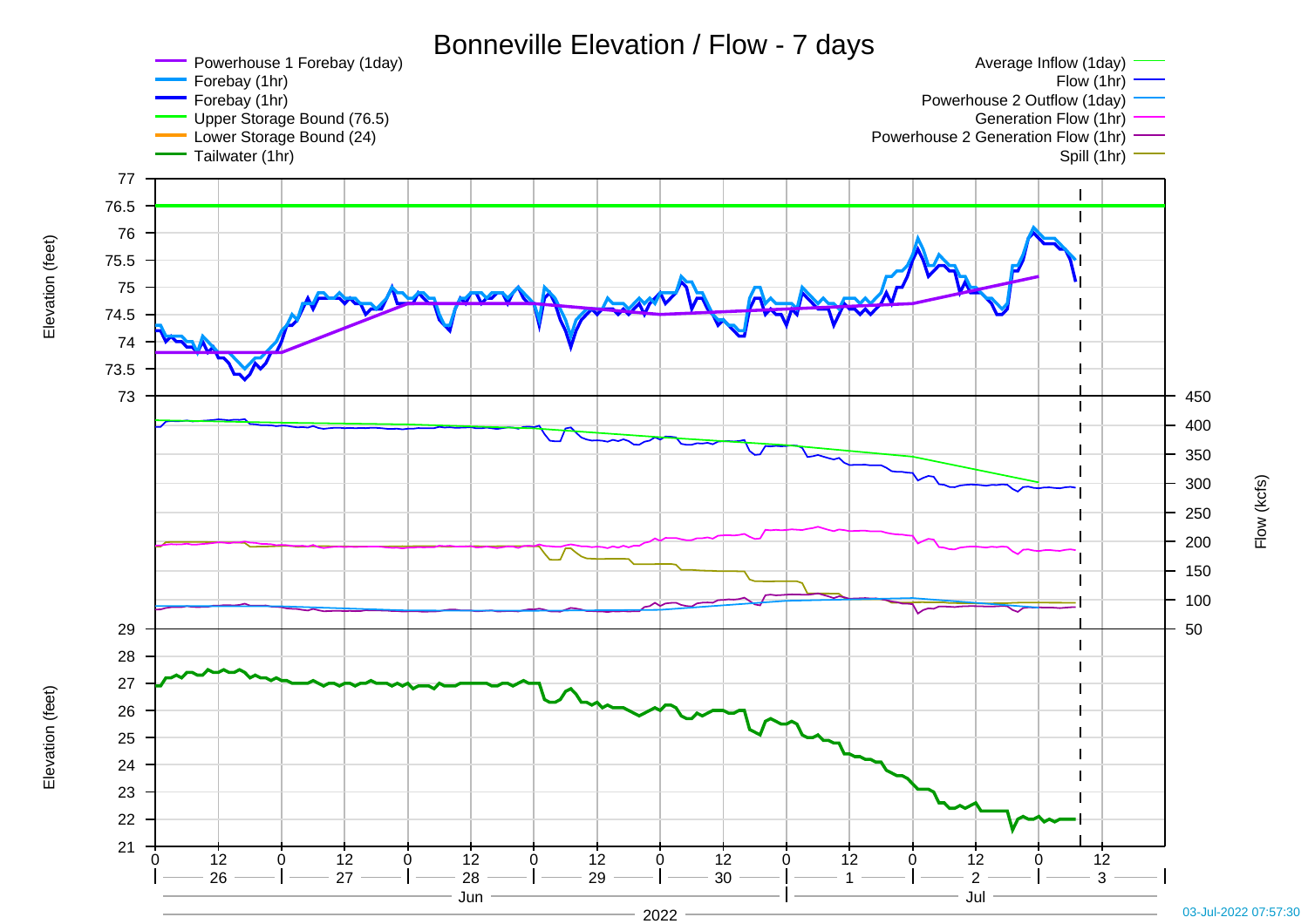Bonneville Dissolved Gas - 30 days



Pressure (mmHg)

Pressure (mmHg)

Depth (ft)